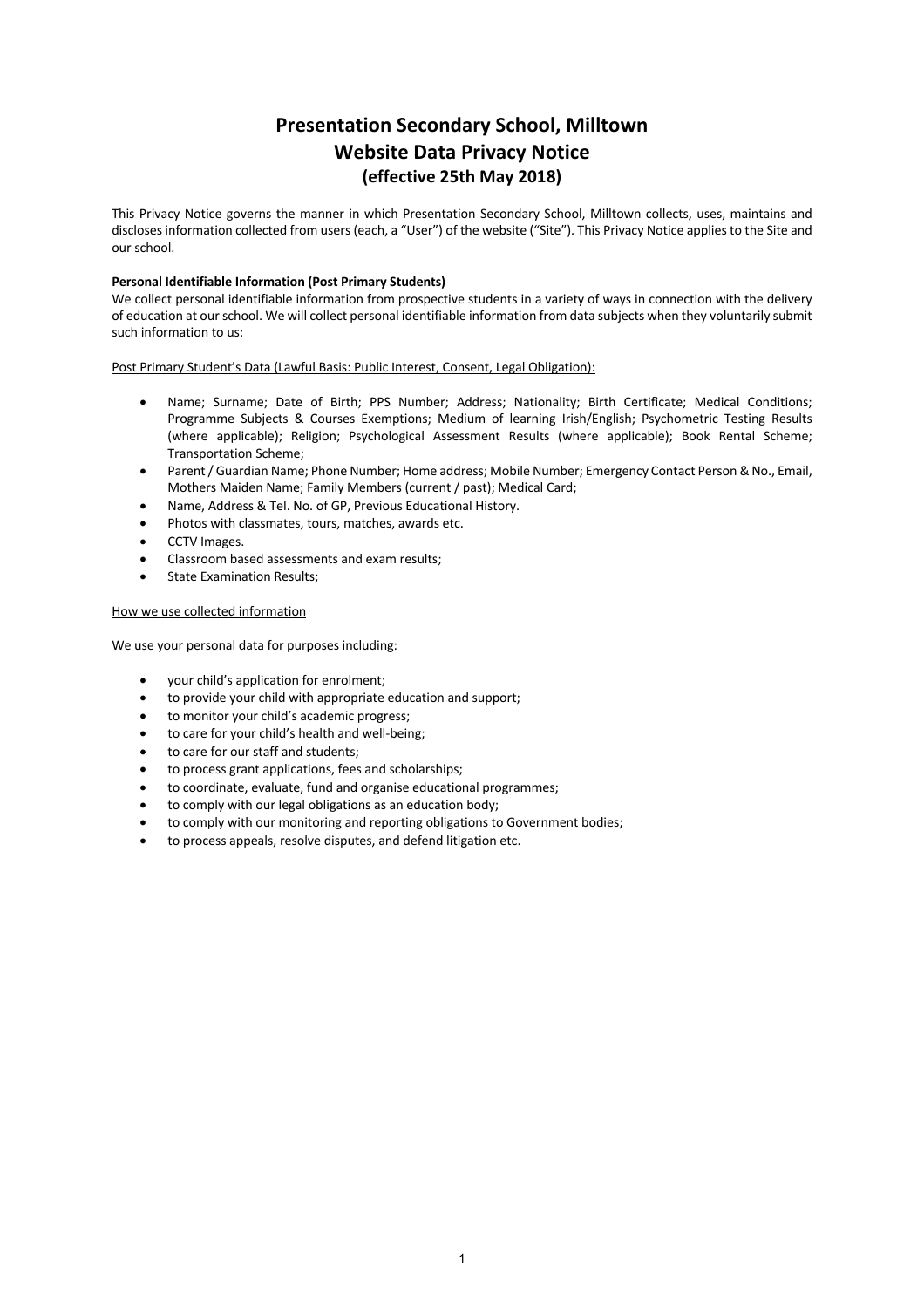# **Personal Identifiable Information (Teaching Staff)**

We collect personal identifiable information from prospective staff & staff in a variety of ways in connection with the delivery of education at our school. We will collect personal identifiable information from data subjects when they voluntarily submit such information to us:

Staff & Prospective Staff Data (Lawful Basis: Public Interest, Consent, Contractual Obligation, Legal Obligation):

- Name, Address, Date of Birth, Phone Number;
- PPSN;
- Pavroll No.:
- Teaching Council Registration No.;
- Vetting No.;
- Payment details;
- Statutory deductions Voluntary deductions e.g. trade union subscription;
- Service history;
- Leave including Sick leave / Secondments;
- Qualifications & Results (2nd & 3rd Level) & Work Experience;
- Particulars of your cases where you may query the application of the terms and conditions e.g. Contract of indefinite duration;

## How we use collected information

We use your personal data (staff) for purposes including:

- your application for employment;
- to provide you with appropriate direction and support in your employment;
- to care for your health and well-being;
- to process grant applications, fees and scholarships;
- to coordinate, evaluate, fund and organise educational programmes;
- to comply with our legal obligations as an employer;
- to comply with our monitoring and reporting obligations to Government bodies;
- to process appeals, resolve disputes, and defend litigation etc.

## **How we protect your information**

We adopt appropriate data collection, storage and processing practices and security measures to protect against unauthorized access, alteration, disclosure or destruction of your personal information.

## **How long do we keep your personal information?**

We keep your personal information for a length of time as per our Retention Policy i.e. For post primary & adult education students, this generally means we will retain data for up to 7 years after a student has left the school,

For staff we will retain data for the duration of employment and up to 7 years thereafter. If you apply for a position but you are unsuccessful, will retain your data for up to 18 months after close of the competition.

After this time, your data will be destroyed by confidential shredding or deletion from our school's database.

In certain circumstances we may retain your data longer, these circumstances and the retention period are outlined in Presentation Secondary School, Milltown Data Protection Policy.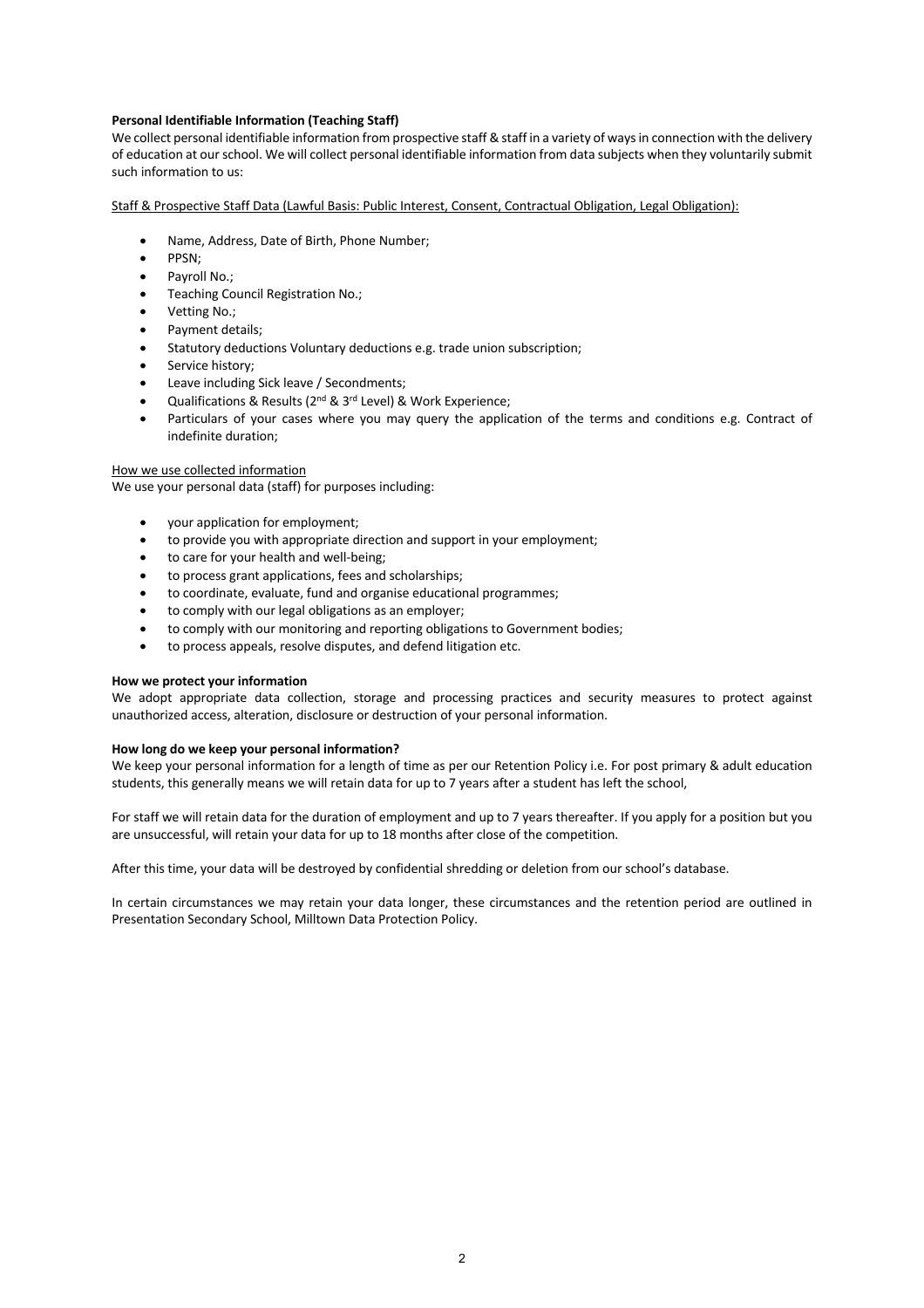## **Sharing your personal information**

We do not sell or trade personal identification information to others. We may share your data with the State Examinations Commission, the Department of Education and Skills, NCSE, TUSLA, NDTI, An Garda Síochána, HSE, the Department of Social Protection, our Insurance Company, the Revenue Commissioners etc.

The sharing of student personal data and the nature of what is shared depends on various factors. The Government bodies to which we transfer personal data will use that data for their own purposes (including: to verify other information they already hold etc.) and they may aggregate it with other information they already hold about the data subject and the data subject'sfamily. We also share your personal data with other third parties including our insurance company and other service providers (including External Psychologists, Speech Therapists, IT providers, security providers, legal advisors etc). We are legally required to provide certain records relating to the progress of a student (under 18 years) in his/her education to the student's parents/guardians, including results of examinations.

## **Your rights**

You have a number of rights in relation to your personal information. These rights include the right to:

- request information regarding the personal data that we hold about you and the source(s) of that information. You can request a copy of any personal data we hold about you. This service is free of charge.
- request that we rectify without undue delay any inaccuracies in relation to the personal data we hold;
- in some circumstances, request the erasure of your personal data or object to the processing of your data;
- obtain restriction of processing in some circumstances;
- object to any processing in some circumstances;
- in some circumstances, request that your personal data be transferred to you or a new school if the data is processed automatically (Please note, that we retain only a copy of certain data collected from you. Furthermore we do not avail of systems that make automated decisions based on your data);
- if we are processing any data for which you have given consent, you may withdraw consent to us processing your personal data. This will not affect the processing already carried out with your consent; and
- lodge a complaint with a supervisory authority. In Ireland, this is the Office of the Data Protection Commissioner;

Any enquiries regarding the above rights or if you wish to exercise any of these rights or any other rights provided for in this Statement please contact us below.

#### **Personal Identifiable Information (Website)**

We may collect personal identification information from users in a variety of ways in connection with activities, services, features or resources we make available on our Site. We will collect personal identification information from Users only if they voluntarily submit such information to us. Users can always refuse to supply personally identification information, except that it may prevent them from engaging in certain Site related activities.

## **Non-personal Identifiable Information (Website)**

We may collect non-personal identification information about users whenever they interact with our Site. Non-personal identification information may include the browser name, the type of computer and technical information about Users means of connection to our Site, such as the operating system and the Internet service providers utilized and other similar information.